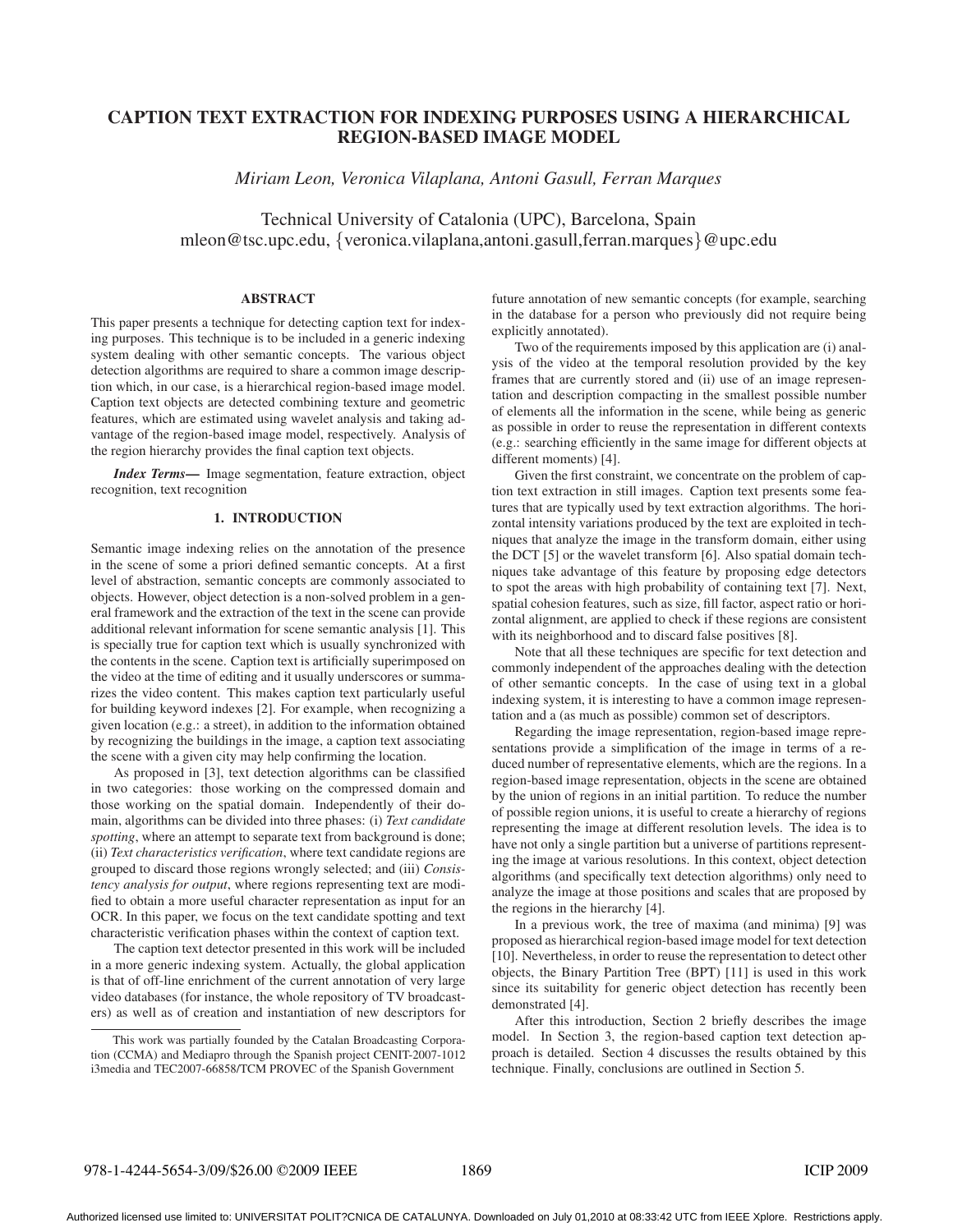#### 2. HIERARCHICAL REGION-BASED IMAGE MODEL

The BPT [11] reflects the similarity between neighboring regions. It proposes a hierarchy of regions created by a merging algorithm that can make use of any similarity measure. Starting from a given partition, the region merging algorithm proceeds iteratively by (1) computing a similarity measure (merging criterion) for all pair of neighbor regions, (2) selecting the most similar pair of regions and merging them into a new region and (3) updating the neighborhood and the similarity measures. The algorithm iterates steps (2) and (3) until all regions are merged into a single region. The BPT stores the whole merging sequence from an initial partition to the one-single region representation. The leaves in the tree are the regions in the initial partition. A merging is represented by creating a parent node (the new region resulting from the merging) and linking it to its two children nodes (the pair of regions that are merged).



Fig. 1: Region-based hierarchical representation

The BPT represents a set of regions at different scales of resolution and its nodes provide good estimates of the objects in the scene. Using the BPT representation in object detection, the image has to be analyzed only at the positions and scales that are proposed by the BPT nodes. Therefore, the BPT can be considered as a means of reducing the search space in object detection tasks.

In object detection applications, the use as initial partition of a very accurate partition with a fairly high number of regions is appropriate [4]. Since this partition is used to ensure an accurate object representation, it is called the *accuracy partition* (see Fig. 1). Moreover, in the context of object detection, it is useless to analyze very small regions because they cannot represent meaningful objects. As a result, two zones are differentiated in the BPT: the accuracy space providing preciseness to the description (lower scales) and the search space for the object detection task (higher scales). A way to define these two zones is to specify a point of the merging sequence starting from which the regions that are created are considered as belonging to the search space. The partition that is obtained at this point of the merging process is called the *search partition* (see Fig. 1).

In the case of caption text detection, text bars are assumed to be the objects to be detected, and they are extracted by the analysis of the search space. In turn, the subsequent detection of the characters forming the text (consistency analysis for output) requires a more accurate image representation and it is performed analyzing the nodes in the accuracy space. The analysis is restricted to the subtrees defined by the nodes detected as forming the text bars. This last phase will not be detailed since it is not under the scope of this paper.

### 3. CAPTION TEXT DETECTION APPROACH

Caption text can be described as text added inside a rectangular bar, horizontally aligned, highly contrasted regarding the bar background and with textured aspect. As we have commented in Section 1, these features are commonly translated into two types of descriptors: texture and geometric descriptors which are typically used for text candidate spotting and text characteristic verification, respectively.

Textured areas can be detected using wavelet analysis. However, this approach produces many false positives (that have to be filtered out using geometric descriptors) and some misses in low contrast areas. On the other hand, given the generic framework of our application, the BPT has been created combining color and contour homogeneity criteria [4]. Caption text objects, due to their homogeneous background and regular shape, are likely to appear as single nodes in the BPT. Hence, we propose to combine the two approaches.

In a first stage, texture is estimated over the whole image by means of a multi-resolution analysis using a Haar wavelet decomposition. Texture information is used to prompt highly textured regions (candidate regions) in the BPT. Candidate regions are anchor points for caption text detection. In order to correctly estimate useful descriptors to evaluate candidate regions, their area of support is conformed to the object shape characteristics. Region evaluation is carried out combining region-based texture information and geometric features. Among those nodes in the BPT that have fulfilled this text characteristic verification, final caption text nodes are selected analyzing the various subtrees. The complete process is shown in Fig. 2, where we have selected a simple image (see Fig. 2.a) to illustrate the different steps.

## 3.1. Text candidate spotting

As proposed in [6], texture descriptors such as DWT coefficients give enough information to determine where textured areas can be found in an image. Our proposal is to use the power of the LH and HL subbands in a Haar transform (Fig. 2.b) analyzed over a sliding window of fixed size HxW (typical values are 6x18; W>H to consider horizontal text alignment):

$$
P_{LH}^{l}(m,n) = \frac{1}{WH} \sum_{i=1}^{W} \sum_{j=1}^{H} LH^{l}(m+i, n+j)
$$
 (1)

where  $l$  denotes the decomposition level and an analogous expression should be used for  $P_{LH}^l$ . The window is moved over subbands of the transformed image with an overlapping of half the window size in both directions. Both subbands are analyzed because DWT power in windows containing text should present high values in at least one of them and relevant enough values in the other subband. This way, all pixels in a window are classified as text candidates if the power in the window fulfills the following condition:

$$
((P_{LH}^l > T_1) \wedge (P_{HL}^l > T_2)) \vee ((P_{LH}^l > T_2) \wedge (P_{HL}^l > T_1)) \tag{2}
$$

where  $T_1$  and  $T_2$  are two thresholds,  $T_1$  being more restrictive than  $T_2$ . The final mask marking all the text candidates is obtained by performing the union of the (upsampled) masks at each decomposition level (Fig.2.c). For the results presented in Section 4,  $l = 2$ ,  $T_1 = 1200$  and  $T_2 = 400$ . Finally, regions in the search partition (Fig. 2.d) are selected if they contain any text candidate pixel. Moreover, texture-based selection is propagated through the BPT so that all ancestors of the candidate regions are selected as well (Fig. 2.g). This is a very conservative policy but, at this stage, it is important not to miss any possible region containing text (Fig. 2.e).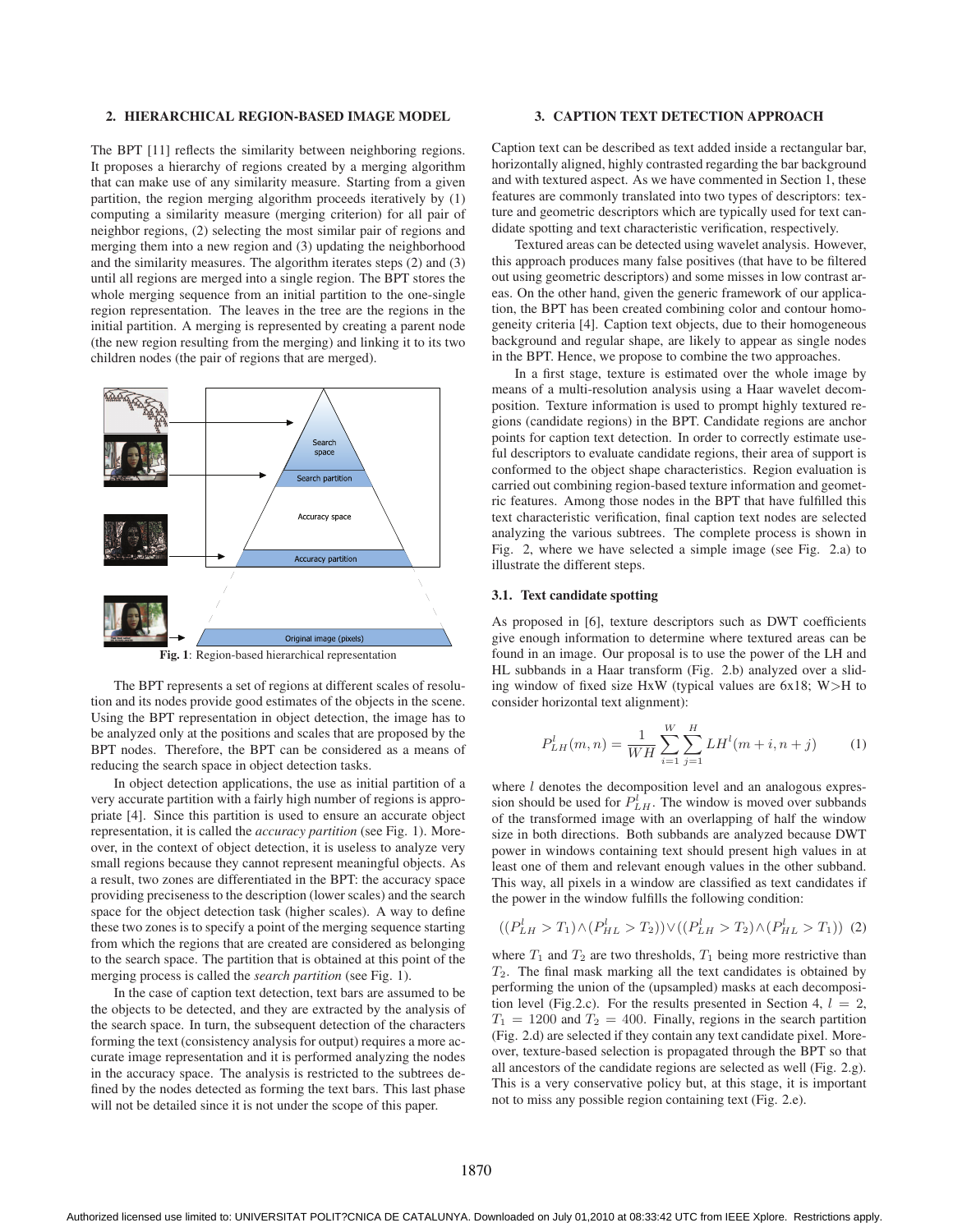

Fig. 2: Example of caption text detection. (a) Original image, (b) Wavelet transform, (c) Text candidate pixels, (d) Search partition (e) Text candidate regions, (f) Final selected region, (g) BPT showing the selected leaves (square nodes in maroon) and their ancestors (square nodes in dark green), (h) BPT showing the verified nodes (square nodes in dark purple), the final selected node marked (with an ellipsis) and the regions to be further analyzed (with a dashed rectangle)

### 3.2. Text characteristic verification

For every selected node, descriptors are estimated to verify if the region represents a caption text object. Initially, a region-based texture descriptor is computed as in eq.(1) but now the sum is performed over interior pixels to avoid the influence of wavelet coefficients due to the gradient in the region boundary. This descriptor is used, mainly, to filter out regions that have been selected due to the presence in the mask (see Fig. 2.c ) of a few wrong candidate pixels in the surroundings of textured areas.

To complete the verification process, geometric descriptors are calculated for every remaining candidate node. Before computing these descriptors, the area of support of candidate nodes is modified by a hole filling process and an opening with a small structuring element (typically, 9x9). This stage is needed to eliminate small leaks that the segmentation process may introduce due to the interlacing or to color degradation between regions. Such leaks result in very noisy contours that bias the geometric descriptor estimation. Finally, since the opening may split the region into several components, the largest connected component is selected as the area of support for computing geometric descriptors.

Given the regular shape (close to rectangular) of caption text objects, the geometric descriptors used in this work are often compared to those of the bounding box (BB) of the node area of support. Descriptors and the thresholds they should accomplish (following a restrictive policy) are listed in the sequel. Values in brackets indicate the thresholds used for the experiments presented in Section 4 for standard PAL format 720x576 images.

- *Occupancy:*  $(O_{cc} = Area_{Node}/Area_{BB})$  must be greater than  $T_{O_{cc}}$ ; the larger the value, the more similar to a rectangle  $(T_{O_{cc}} = 80).$
- Aspect ratio:  $(AR = Width_{BB}/Height_{BB})$  must be in the range  $[T_{AR_1}, T_{AR_2}]$ , the superior limit is not strictly necessary but helps avoiding line-like nodes  $(T_{AR_1} = 1.33,$  $T_{AR_2} = 20$ .
- *Height:* must be in the range  $[T_{H_1}, T_{H_2}]$  ( $T_{H_1} = 13$  pixels for character visibility and  $T_{H_2}$  = 144, a quarter of PAL format height).
- *Area:* must be in the range  $[T_{A_1}, T_{A_2}]$  ( $T_{A_1} = 225$ , the area of a node with minimum height and minimum aspect ratio, and  $T_{A_2} = 138.240$ , a third of the PAL format image area).

• *Compactness:*  $(CC = Perimeter^2/Area)$  must be smaller than  $T_{CC}$ , to avoid nodes with long, thin elongations commonly due to interlacing  $(T_{CC} = 800)$ .

The result of applying these descriptors is presented in Fig. 2.h, where the verified nodes are marked in dark purple.

## 3.3. Tree analysis

As shown in Fig. 2.h, it is common that several verified nodes are in the same subtree; that is, represent the same caption text object. In order to reduce the amount of validated regions to be processed in the consistency analysis for output step and to select the best node, subtrees have to be analyzed.

For each verified node, the branch starting at its position and going up to the root node is analyzed. A confidence value is assigned to every verified node in this branch and, for each branch, the verified node with highest confidence value is selected. Note that conflicts may arise when analyzing two (or more) branches that end in the same node. Conflicts appear when through one branch the highest verified node is selected as the best one whereas, through another branch, the best node is not the highest one but one of its descendants. In those cases, all nodes selected as best ones are kept. Again, this is a conservative policy that ensures keeping all possible information in the process.

The confidence value relies on geometric information:

$$
Conf_i = Occ_i^m + \frac{Occ_i^{orig}}{Occ_i^m} - \frac{CC_i - CC_j}{max(CC_i, CC_j)} - \frac{CC_i}{CC_i^{BB}},
$$
 (3)

where  $Occ_i^m$  and  $Occ_i^{ori}$  are the occupancy in the modified and original node  $i$ , respectively. In turn,  $\overline{CC}_i$  is the compactness of node  $i$  and  $CC<sub>j</sub>$  the compactness of the closest descendant node in the branch. This way, the third term takes into account the evolution of the compactness through the branch. Finally, the last term estimates how far the actual node is from being a rectangle since  $CC_i^{BB}$  is the compactness of the bounding box associated to node i.

In the example of Fig. 2 the root node of the subtree is the final selected node. The region associated with this node is presented in Fig. 2.f whereas the final selected node is highlighted in Fig. 2.h.